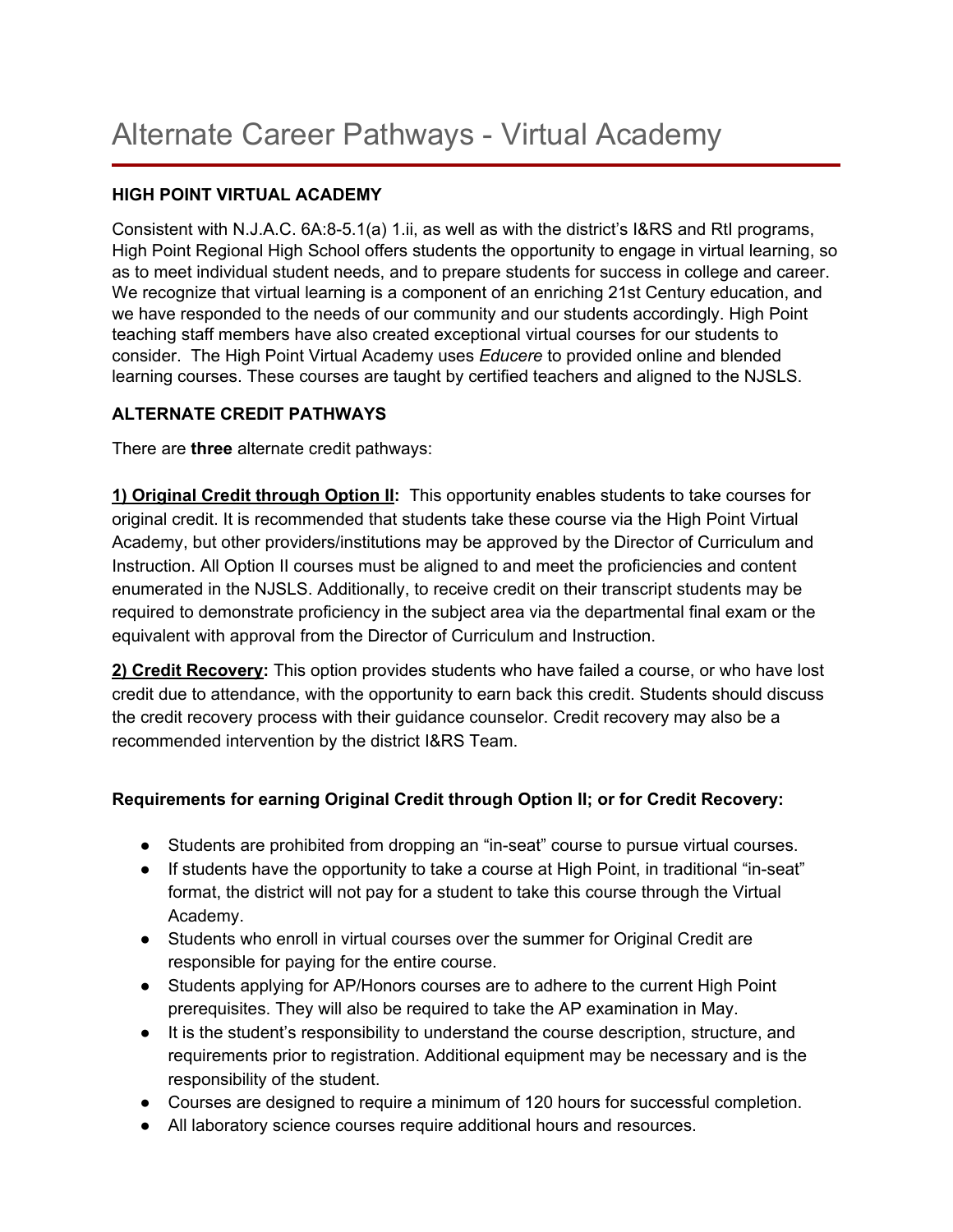- Virtual courses might not meet NCAA clearinghouse requirements. Student-athletes should discuss this issue with their guidance counselor.
- During the registration process students must use their High Point Gmail address. A parent email address is also required.
- Students are encouraged to seek all necessary course help through the virtual provider and virtual teacher. The virtual teacher/course is accessible 24/7; therefore all course help should be pursued virtually.
- Students who require educational modifications will receive the full requirements according to their individualized educational plan.

*\* These requirements are subject to administrative discretion, and may be adjusted on a case by case basis.*

**3) Independent Study:** This can be an academically enriching experience for both the student and the cooperating teacher. Independent study provides students with the opportunity to master an academic area through initiative, self- discipline, and the guidance of a cooperating teacher.

# **Requirements for earning credit through Independent Study:**

- The student has completed a minimum of 60 credits toward graduation;
- The student has achieved a grade of 80 or better in all prerequisite courses ina specific subject area;
- The student has obtained written approval from his or her parent, the teacher, his or her guidance counselor, and the Principal prior to beginning the independent study;
- The student must carry at least six courses, plus Physical Education before an independent study may be considered during the regular academic school year;
- The nature of the course makes independent study feasible;
- The approved curriculum for the course will be kept on file;
- A teacher with New Jersey Certification in the subject is willing to instruct, evaluate, and grade [Pass/Fail (P/F)] an independent study arrangement.
- Students who wish to participate in an individualized internship program should see their guidance counselor. Students must be prepared to present a proposal to their counselor which will be reviewed and approved by the Director of Curriculum.
- The independent study can be done as a senior project. This option must be discussed with a student's guidance director, the Principal and the Director of Curriculum.
- An independent study course will receive a P/F grade, which will be recorded on the student's transcript, but will not be calculated as part of the student's GPA. Courses taken via Independent Study will be subject to the same grade reporting deadlines that apply to courses taken in the classroom.

*\* These requirements are subject to administrative discretion, and may be adjusted on a case by case basis.*

# **How to Apply to for Credit through one of High Point's Alternate Credit Pathways?:**

Submit the appropriate form to your guidance counselor (linked below):

Application to take a virtual course for ORIGINAL CREDIT or CREDIT [RECOVERY](https://goo.gl/forms/x7iKg6QZlSTrqrKs2)

[Application](https://docs.google.com/document/d/1yk_ANQxvLdAQngeWZ0OLJz33B-U31PnvrvwtN5i7y38/edit) to take a virtual cours[e](https://docs.google.com/document/d/1yk_ANQxvLdAQngeWZ0OLJz33B-U31PnvrvwtN5i7y38/edit) via [INDEPENDENT](https://docs.google.com/document/d/1yk_ANQxvLdAQngeWZ0OLJz33B-U31PnvrvwtN5i7y38/edit) STUDY